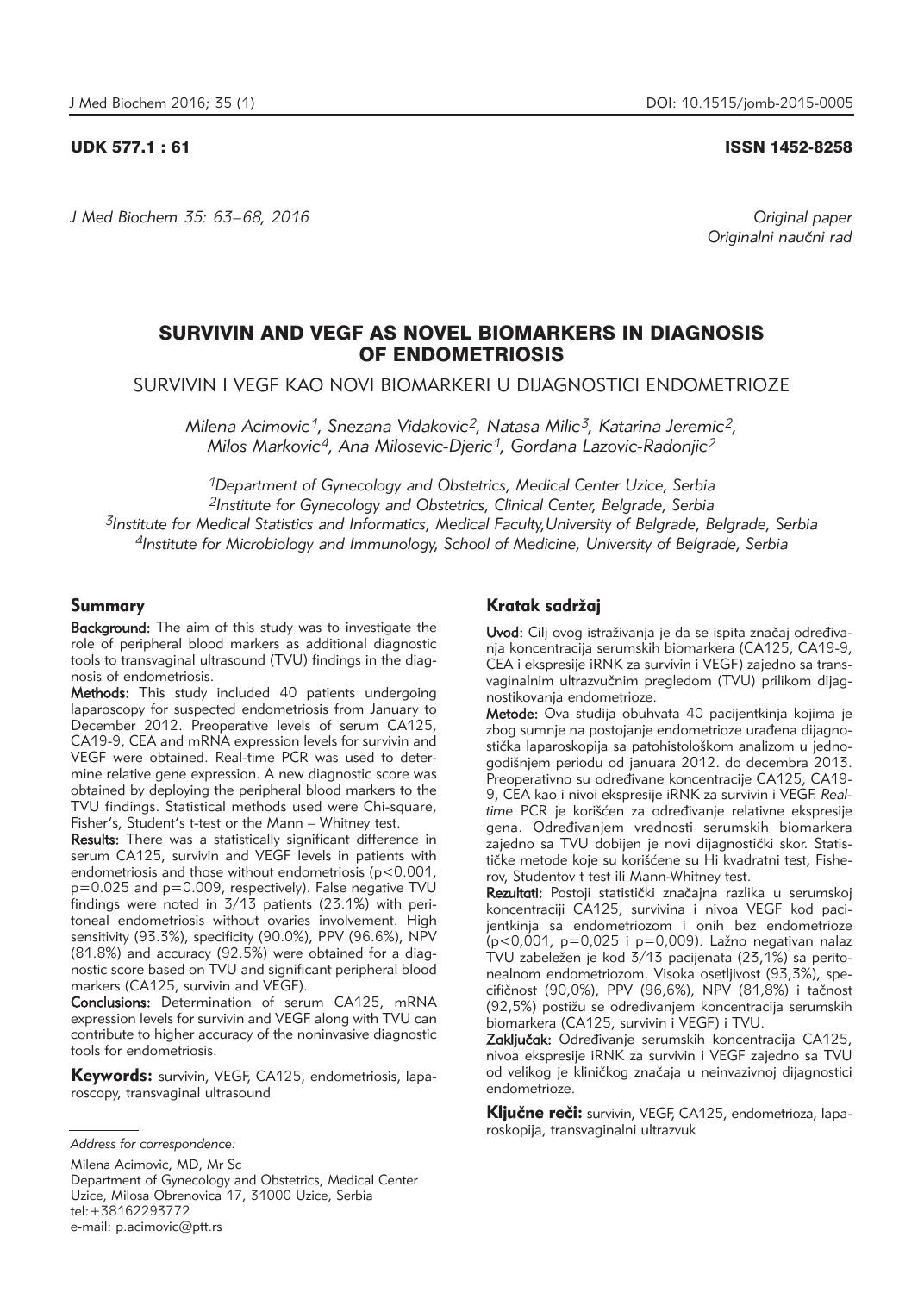## Introduction

Endometriosis is defined as the presence of ectopic endometrial tissue outside of the uterus (1). According to available data, 10% to 15% of women of reproductive age are affected by endometriosis. In women with infertility issues, the range increases to between 30% and 50%, while in women with chronic pelvic pain the incidence varies from 10% to 70% (2). The diagnosis of endometriosis is very complex. For a definitive diagnosis, a visual inspection of the pelvis at laparoscopy is the gold standard procedure. Considering the invasive nature of the procedure, the interval between the occurrence of the first symptoms and endometriosis diagnosis is often prolonged. Revealing reliable peripheral blood biomarkers for diagnosis of endometriosis should reduce the time from disease onset to disease treatment, improve treatment results and decrease the recurrence of the disease (3). The ideal serum marker should have high sensitivity and specificity, major prognostic significance and good correlation between its concentrations and disease severity. In routine clinical practice, plasma biomarker CA125 is used as a diagnostic tool for endometriosis (4, 5). In recent studies, two serum biomarkers, survivin and the vascular endothelial growth factor (VEGF), were evaluated in terms of diagnostic significance for endometriosis. Survivin is a protein, member of the apoptosis inhibitors family coded by BIRC 5 gene (6). Its function is the inhibition of caspase activation, which leads to a negative regulation of apoptosis. Survivin is highly expressed in most of the tumors in the human body (6). There is also convincing evidence that angiogenesis plays a key role in ectopic implantation of endometrial tissue (7). VEGF is a heparin binding glycoprotein of endothelial cells with a specific mitogen and vascular permeability activity (7).

The objective of this study was to investigate the role of peripheral blood markers (survivin and VEGF) as additional diagnostic tools to TVU findings in the differential diagnosis of endometriosis.

## Materials and Methods

#### *Study protocol*

This study included 40 patients undergoing laparoscopy for suspected endometriosis at the Department of Gynecology and Obstetrics of the Medical Center Uzice and Clinical Center of Serbia, from January to December 2012. Preoperative levels of serum CA125, CA19-9, CEA and mRNA expression levels for survivin and VEGF were obtained. TVU was done using Logiq P5 (Sony) during preoperative preparation. After laparoscopic surgery, patients were divided into two groups: patients with confirmed diagnosis of endometriosis and a control group of patients without endometriosis.

## *Ethical consideration*

The study was approved by the ethical committee of the study hospital. Disclaimers were obtained from each patient.

## *Biochemical analysis*

Blood samples were obtained to determine serum levels of CA125, CA19-9 and CEA. A chemiluminometric immunoassay was used for the cancer markers on an autoanalyzer (SIEMENS).

## *RNA extraction, cDNA synthesis and quantitative real-time PCR*

RNA was isolated using a TRI Reagent solution (Ambion, USA) and reverse transcribed using (200 U) Moloney Murine Leukemia Virus reverse transcriptase

| Gene                        | Sequence (5'-3') | Position in gene | Conc. (nM) |
|-----------------------------|------------------|------------------|------------|
| <b>GAPDH</b>                |                  |                  |            |
| F - CATCCATGACAACTTTGGTATCG |                  | 564              | 300        |
| R - CCATCACGCCACAGTTTCC     |                  | 671              | 300        |
| Survivin (BIRC-5)           |                  |                  |            |
| F - GCCAAGAACAAAATTGCAAAGG  |                  | 515              | 900        |
| R - TCTCCGCAGTTTCCTCAAATTC  |                  | 578              | 900        |
| <b>VEGF</b>                 |                  |                  |            |
| F - GCCCACTGAGGAGTCCAACAT   |                  | 1323             | 900        |
| R - TGAGGTTTGATCCGCATAATCTG |                  | 1373             | 900        |

Table I Primers used in PCR reactions.

F – Primer complementary to coding (»sense«) chain DNA

R – Primer complementary to non-coding (»antisense«) chain DNA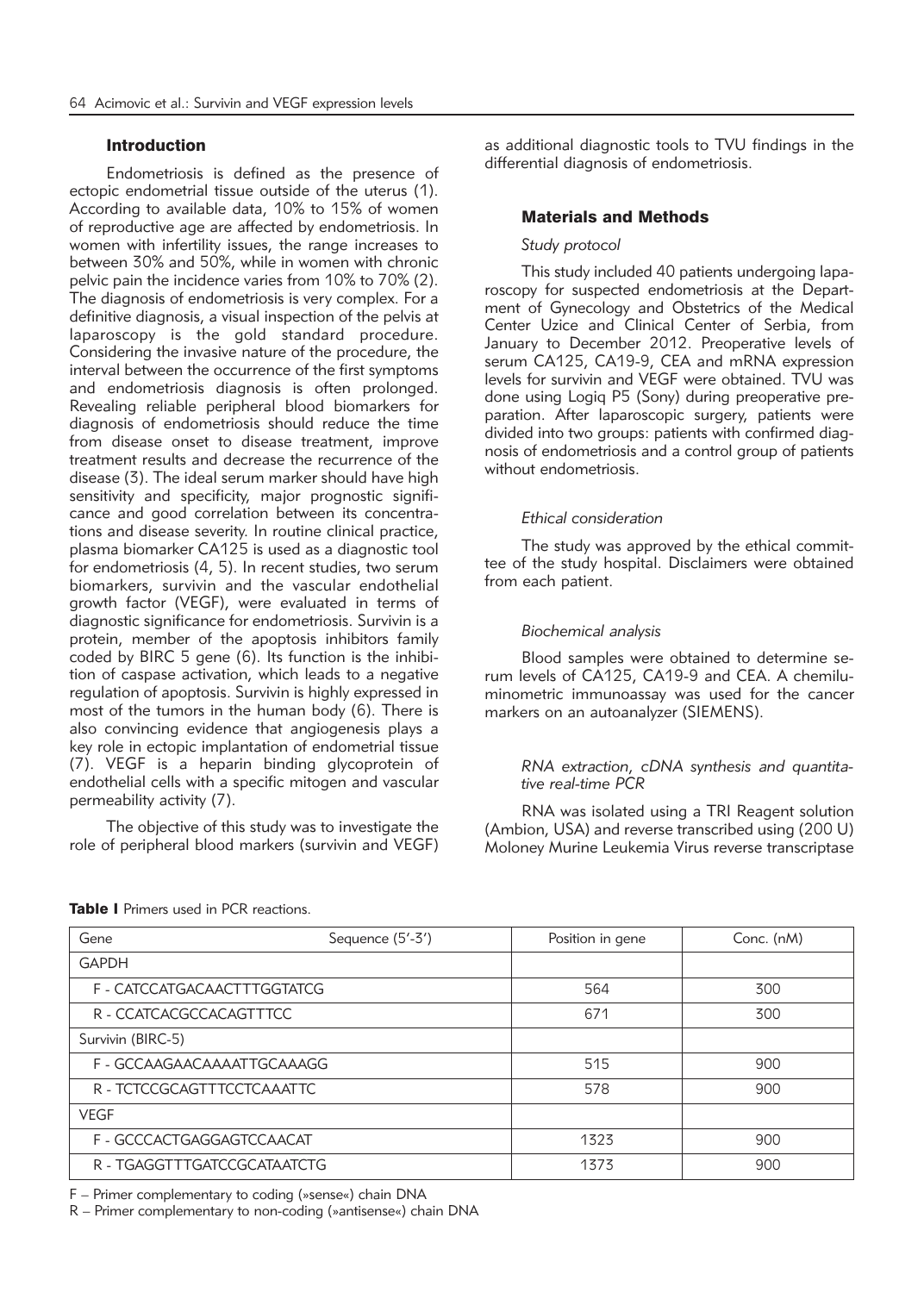(RevertAid<sup>TM</sup> H Minus M-MuLV Reverse Transcriptase, Fermentas). A relative gene expression for survivin and VEGF in blood samples was obtained by comparing them to the constitutively expressed gene (»housekeeping« gene i.e. reference gene) glyceraldehyde-3-phosphate dehydrogenase (GADPH) by using a real-time PCR (Realplex2Mastercyclerep gradient S, Eppendorf). Primers used in PCR reactions were designed on the basis of sequences available in ENTEREZ data base by using an appropriate computer program (Primer Express® software v2.0, Applied Biosystems, USA). Sequences, positions in sequence of the whole gene and the final concentration of primers which are used for the amplification and detection of cDNA for survivin, VEGF, and GAPDH are noted in *Table I*. Primers for survivin and VEGF are synthesized and obtained by Applied Biosystems, and probes for GAPDH by Metabion (Germany). PCR was performed with a »master mix« containing DNA polymerase AmpliTaq Gold®, dNTP and optimized puffer components (2x Universal PCR Master Mix, Applied Biosystems), dye binding DNA (20x EvaGreen, Biotium, USA), primers for gene of interest and total cDNA. Adequate computer software was used for the analysis of obtained results (Mastercyclereprealplex), provided by the manufacturer (Eppendorf) (8).

#### *Statistical methods*

Categorical data is presented by absolute numbers with percentages and is analyzed using a Chi-square test or Fisher's exact test, as appropriate. For continuous variables, the Student's t test or Mann-Whitney test was used. Sensitivity, specificity, positive and neqative predictive values, false positive and negative rates, as well as accuracy of different diagnostic tools (i.e. peripheral blood markers and TVU findings) in patients suspected of suffering from endometriosis and referred for laparoscopy were determined. A ROC (Receiver Operating Characteristics) curve was constructed for VEGF mRNA expression levels. The area under the curve (AUC), which represents a quantitative measure of the predictive value of VEGF

mRNA expression levels for diagnosis of endometriosis, was calculated. The cut-off value distinguishing patients with endometriosis from those without endometriosis was also determined. A new diagnostic score was obtained by assigning 1 point to each positive peripheral blood marker or TVU finding, thus making the score ranges between 0 and 4. In all tests, a p value  $<$  0.05 was considered to be statistically significant. Statistical analysis was performed using SPSS statistical software (SPSS for Windows, release 21.0, SPSS, Chicago, IL).

#### **Results**

Baseline characteristics of patients who underwent laparoscopy due to suspected endometriosis were shown. No difference has been observed in age among patients with endometriosis and controls  $(32.1 \pm 4.8 \text{ vs } 32.8 \pm 2.7, \text{ respectively})$ , while patients with endometriosis had higher BMI (23.5±1.8 vs  $21.8 \pm 1.8$ ) (p=0.015). The range of patients' age was 24–42 years. Infertility was the most common indication for laparoscopy in both groups (46.6% vs 60%). Chronic pelvic pain was present in 43.3% patients with endometriosis and 30% patients without endometriosis. Dysmenorrhea was indicated in 10% of patients in both groups (*Table II*).

A statistically significant difference has been observed in the serum CA125 concentration (p<0.001), while there was no significant difference in the serum levels of CA19-9 and CEA in patients with endometriosis and those without endometriosis (p>0.05 for both). The survivin expression was noted with 22 (55%) patients, and in 20 patients (90.9%) endometriosis was confirmed. A significant statistical difference has been observed in the survivin expression level in women with endometriosis versus the control group (p=0.025). In patients suffering from endometriosis, the median difference between the expression of the »housekeeping« gene (GAPDH) and the expression of survivin was 13.32 (min 4.20; max 23.68). Patients with endometriosis had significantly higher expressions of mRNA for VEGF (DCT8.55 vs 10.17) (p=0.009) (*Table III*).

| Table II Characteristics of patients referred to laparoscopy. |  |  |  |  |
|---------------------------------------------------------------|--|--|--|--|
|---------------------------------------------------------------|--|--|--|--|

| Characteristic                      | Without endometriosis<br>$(n=10)$<br>n (%) | <b>Endometriosis</b><br>$(n=30)$<br>n (%) |
|-------------------------------------|--------------------------------------------|-------------------------------------------|
| Age (years) $*$                     | $32.80 \pm 2.7$                            | $32.13 \pm 4.8$                           |
| Indication for laparoscopic surgery |                                            |                                           |
| Chronic pelvic pain                 | 3(30%)                                     | 13 (43.3%)                                |
| Infertility                         | 6(60%)                                     | 14 (46.6%)                                |
| Dysmenorrhea                        | $1(10\%)$                                  | 3(10%)                                    |
| BMI*                                | $21.8 \pm 1.8$                             | $23.50 \pm 1.8$                           |

\*Data are presented as x±sd.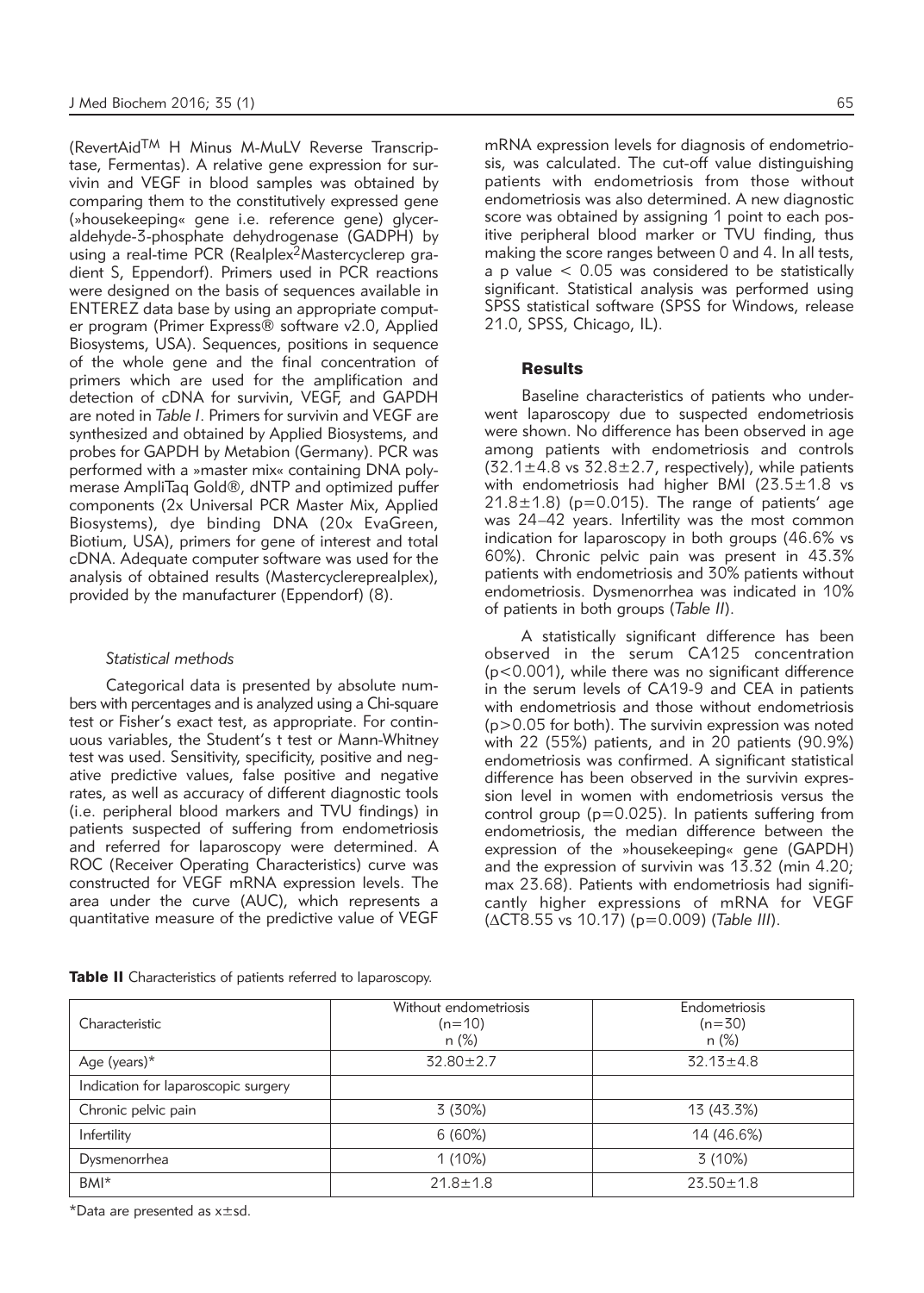| Peripheral blood marker | Without endometriosis<br>$(n=10)$<br>$n (\%)$ | Endometriosis<br>$(n=30)$<br>$n (\%)$ | p       |  |
|-------------------------|-----------------------------------------------|---------------------------------------|---------|--|
| CA125**                 | 14.4 (16.9)                                   | 38 (4.3)                              | < 0.001 |  |
| CA125 > 351             | 1(10%)                                        | 25 (83.3%)                            | < 0.001 |  |
| $CA19-9*$               | $16.4 \pm 5.0$                                | $25.7 + 9.5$                          | 0.005   |  |
| $CA19-9 > 371$          | $0(0\%)$                                      | 5(16.7%)                              | 0.306   |  |
| $CEA*$                  | $1.2 \pm 0.8$                                 | $1.4 \pm 0.7$                         | 0.467   |  |
| $CEA > 3+$              | $0(0\%)$                                      | $0(0\%)$                              |         |  |
| Survivin                | 2(20%)                                        | 20 (66.7%)                            | 0.025   |  |
| $\triangle$ CT VEGF**   | 10.17 (2.30)                                  | 8.55(2.99)                            | 0.009   |  |
| $2$ $\Delta$ CT VFGF**  | 1156 (1349.5)                                 | 298 (617)                             | 0.009   |  |

Table III Peripheral blood markers in patients with and without a definitive diagnosis of endometriosis.

\*Data are presented as  $x \pm sd$ . \*\* Data are presented as median (interquartile range).

†Cut-off values for a normal laboratory finding.

Table IV Performance of peripheral blood markers and ultrasound findings as diagnostic tools for endometriosis.

| Dg markers                | Sn   | Sp   | <b>PPV</b> | <b>NPV</b> | FP  | <b>FN</b> | Accuracy |
|---------------------------|------|------|------------|------------|-----|-----------|----------|
| Survivin expression       | 66.7 | 80   | 90.9       | 44.4       | 5.0 | 25        | 70       |
| $\triangle$ CT VEGF < 9.5 | 80.0 | 70.0 | 88.9       | 53.8       | 7.5 | 15        | 75       |
| CA125 > 35                | 83.3 | 90.0 | 96.2       | 64.3       | 2.5 | 12.5      | 85       |
| TVU findings              | 90.0 | 100  | 100        | 76.9       | 0   | 7.5       | 92.5     |
| Diagnostic Score > 1      | 93.3 | 90.0 | 96.6       | 81.8       | 2.5 | 5.0       | 92.5     |

TVU, Transvaginal Ultrasound

The performance of survivin and VEGF expression, CA125 serum concentrations and TVU as diagnostic tests for endometriosis is presented in *Table IV*. Based on the ROC curve, the cut-off value for  $\Delta CT$ VEGF of 9.5 was established as a value which separates the women with positive from those with negative diagnoses regarding endometriosis (area under the curve 0.733; SE=0.086; p=0.010) (*Figure 1*). Women with endometriosis more often had a difference in the expression of these two genes – less than 9.5 in comparison to women without endometriosis (p=0.006). TVU findings were positive in 27 (67.5%) patients with endometriosis. Negative TVU findings were found in 13 (32.5%) patients, while in 3 (23.1%) patients endometriosis was confirmed. A new diagnostic score was obtained by deploying the peripheral blood markers to the TVU findings. By combining the values of the mRNA expression for survivin and VEGF, levels of CA125 and TVU findings, a score was derived as a sum of all positive findings for the significant diagnostic tools used. High sensitivity, specificity, PPV, NPV and accuracy were obtained for the diagnostic score > 1 (*Table IV*).



Figure 1 Receiver operating characteristic (ROC) curve for VEGF mRNA expression levels in diagnosis of endometriosis.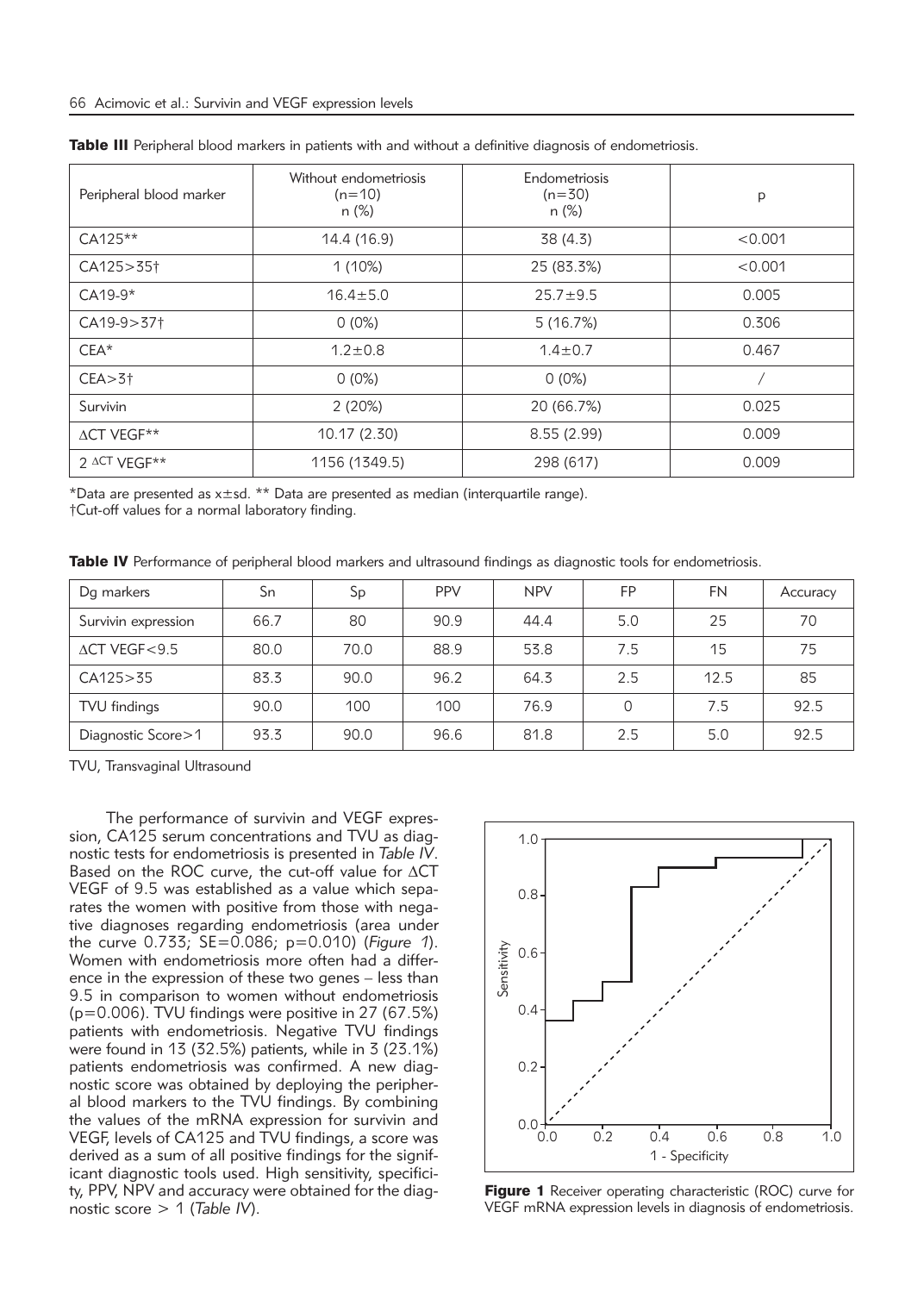#### **Discussion**

Our study reported that mRNA for survivin and VEGF genes could be used as novel diagnostic biomarkers for endometriosis. High sensitivity, specificity, PPV, NPV and the accuracy of a diagnostic score based on TVU and peripheral blood markers (CA125, mRNA for survivin and VEGF genes) may contribute in distinguishing between patients with endometriosis and those without this disorder. CA125 is a valuable marker in the diagnosis of endometriosis. Previous studies showed significantly higher levels of CA125 in the serum of patients with endometriosis (9, 10). Our results also revealed that the serum level of CA125 was significantly increased in patients with endometriosis. Survivin could be considered as a very attractive candidate gene for endometriosis studies. Survivin is an inhibitor of apoptosis and is expressed during fetal development and in cancer tissues. The expression of the survivin gene in endometriosis is significantly higher in ectopic lesions rather than eutopic endometrium (11, 12), while a reduced number of apoptotic cells in endometrial lesions is a consequence of the overexpression of survivin (11). Survivin expression was found in endometrial ovarian cysts, also, with maximum levels in the micro-focus outside the fibrous capsule (13). It could be expected that survivin is also expressed in ectopic endometriotic foci (14). In our study, we measured the mRNA level of survivin in the peripheral blood in women with and without endometriosis. The results demonstrated that the sensitivity of survivin as a diagnostic test for endometriosis in our study was 66.7%. PPV was  $90.9\%$  with a false positive rate of  $2/40$  (5%). Mabrouk et al. (10) found that the sensitivity of mRNA expression for survivin was 75%, with a false positive rate of 10%. By combining the values of mRNA expressions for survivin, levels of CA125 and CA19-9, they obtained the sensitivity of 87% with 10% of false positive results.

There is convincing evidence that angiogenesis plays an important role in ectopic implantation of the endometrial tissue and in the development of endometric lesions (15). Angiogenesis, the growth of

#### **References**

- 1. Adamson GD. Endometriosis classification: an update. Curr Opin Obstet Gynecol 2011; 23: 213–20.
- 2. May KE, Villar J, Kirtley S, Kennedy SH, Becker CM. Endometrial alterations in endometriosis: a systematic review of putative biomarkers. Hum Reprod Update 2011; 17: 637–53.
- 3. Bedaiwy MA, Falcone T. Laboratory testing for endo metriosis. Clin Chim Acta 2004; 340: 41–56.
- 4. Haas D, Chvatal R, Reichert B, Renner S, Shebl O, Binder H, et al. Endometriosis: a premenopausal disease? Age

blood vessels from the existing vasculature, implies interactions of a number of hardly regulated molecules, which include a key angiogenesis factor named vascular endothelial growth factor (VEGF). Pellicier et al. (16) noted that there was no significant difference in VEGF levels in the serum of affected patients compared to the control group (15). Mataliotakis registered a discrete but significant difference in the concentration of VEGF in serum compared to the control group (17). These controversial results may be a consequence of the small samples used in studies. Some data indicate that VEGF may be increased in benign gynecological diseases, such as endometrial hyperplasia, abnormal uterus hemorrhage and ovarian cysts (18, 19). In our study, patients with endometriosis had a significantly higher value of mRNA expression for VEGF compared to patients without endometriosis. Our results show that the detection of increased levels of mRNA expression for VEGF in the serum of patients with endometriosis may play a significant role in the diagnosis of endometriosis, as well as in better understanding the etiology of the disease. Taking into account that the diagnosis of endometriosis is very demanding and often delayed because of the nonspecific and late occurrence of the symptoms, the use of laparoscopy as the gold standard tool for definitive diagnosis that is limited by financial resources, availability, surgeon experience, and its invasive nature, using survivin and VEGF as novel biomarkers in the diagnosis of endometriosis could increase the accuracy of TVU findings.

Determination of serum CA125, mRNA expression levels for survivin and VEGF along with TVU can contribute to the higher accuracy of noninvasive diagnostic tools for endometriosis. Laparoscopy could be used only for patients who require immediate surgical treatment.

#### Conflict of interest statement

The authors stated that they have no conflicts of interest regarding the publication of this article.

pattern in 42,079 patients with endometriosis. Arch Gynecol Obstet 2012; 286: 667–70.

- 5. Santulli P, Streuli I, Melonio I, Marcellin L, M'Baye M, Bititi A, et al. Increased serum cancer antigen-125 is a marker for severity of deep endometriosis. J Minim Invasive Gynecol 2015; 22(2): 275–84.
- 6. Londero AP, Calcagno A, Grassi T, Marzinotto S, Orsaria M, Beltrami CA, et al. Survivin, MMP-2, MT1-MMP, and TIMP-2: their impact on survival, implantation, and proliferation of endometriotic tissues. Virchows Arch 2012; 461(5): 589–99.